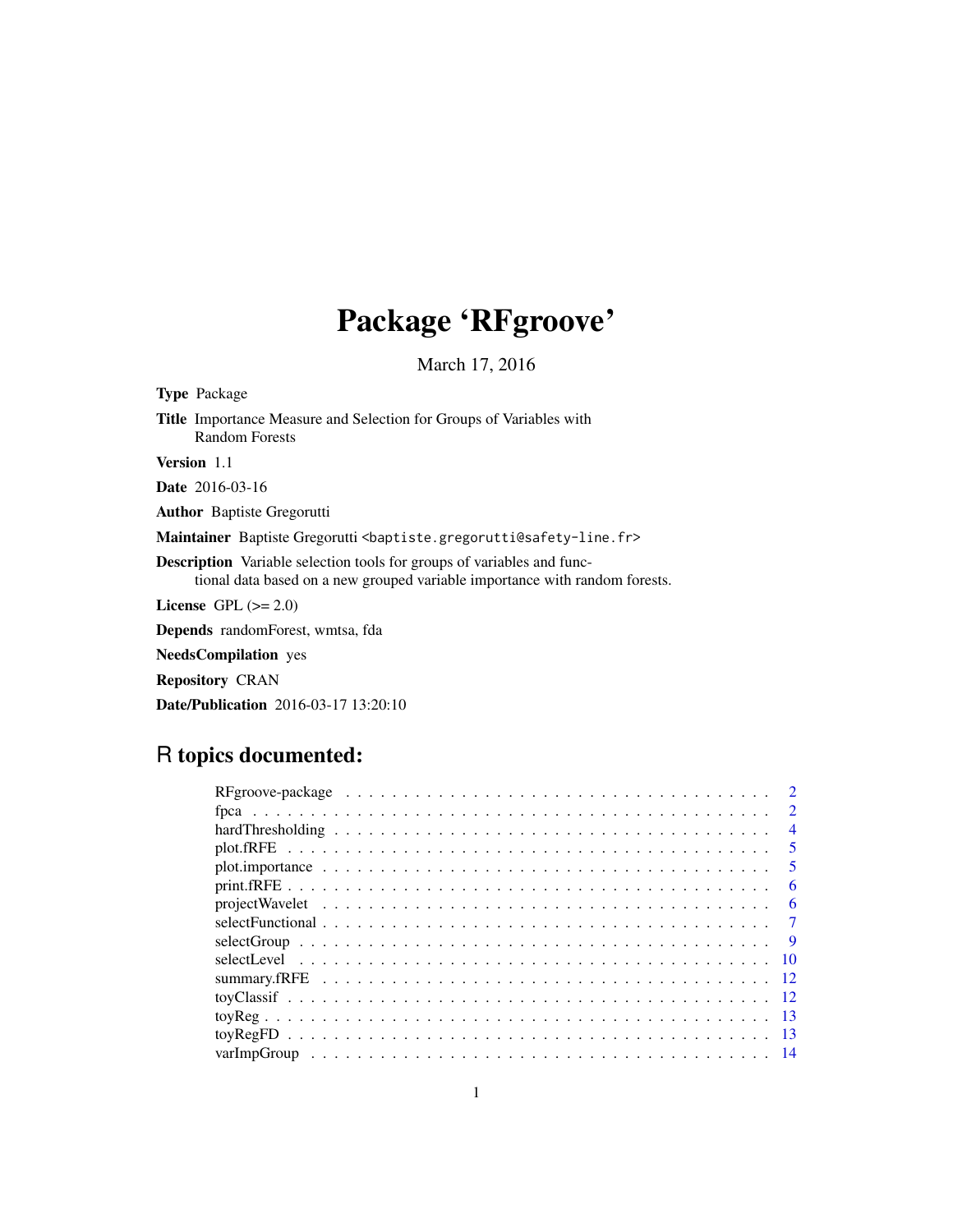#### <span id="page-1-0"></span>**Index** and the contract of the contract of the contract of the contract of the contract of the contract of the contract of the contract of the contract of the contract of the contract of the contract of the contract of th

RFgroove-package *Importance Measure and Selection for Groups of Variables with Random Forests*

#### Description

Variable selection tools for groups of variables and multivariate functional data based on a new grouped variable importance with Random Forests.

#### Details

| Package: | RFgroove          |
|----------|-------------------|
| Type:    | Package           |
| Version: | 1.1               |
| Date:    | 2016-03-16        |
| License: | $GPL$ ( $>=2.0$ ) |

#### Author(s)

Baptiste Gregorutti Maintainer: Baptiste Gregorutti <br/> <br/> <br/> <br/> <br/>Safety-line.fr>

#### References

Gregorutti, B., Michel, B. and Saint Pierre, P. (2015). Grouped variable importance with random forests and application to multiple functional data analysis, Computational Statistics and Data Analysis 90, 15-35.

<span id="page-1-1"></span>fpca *Functional Principal Component Analysis*

#### Description

Compute the functional PCA from a set of curves.

#### Usage

```
fpca(x, nbasisInit, propVar = 0.9, reconstruct = FALSE,
     varName = NULL, verbose = FALSE)
```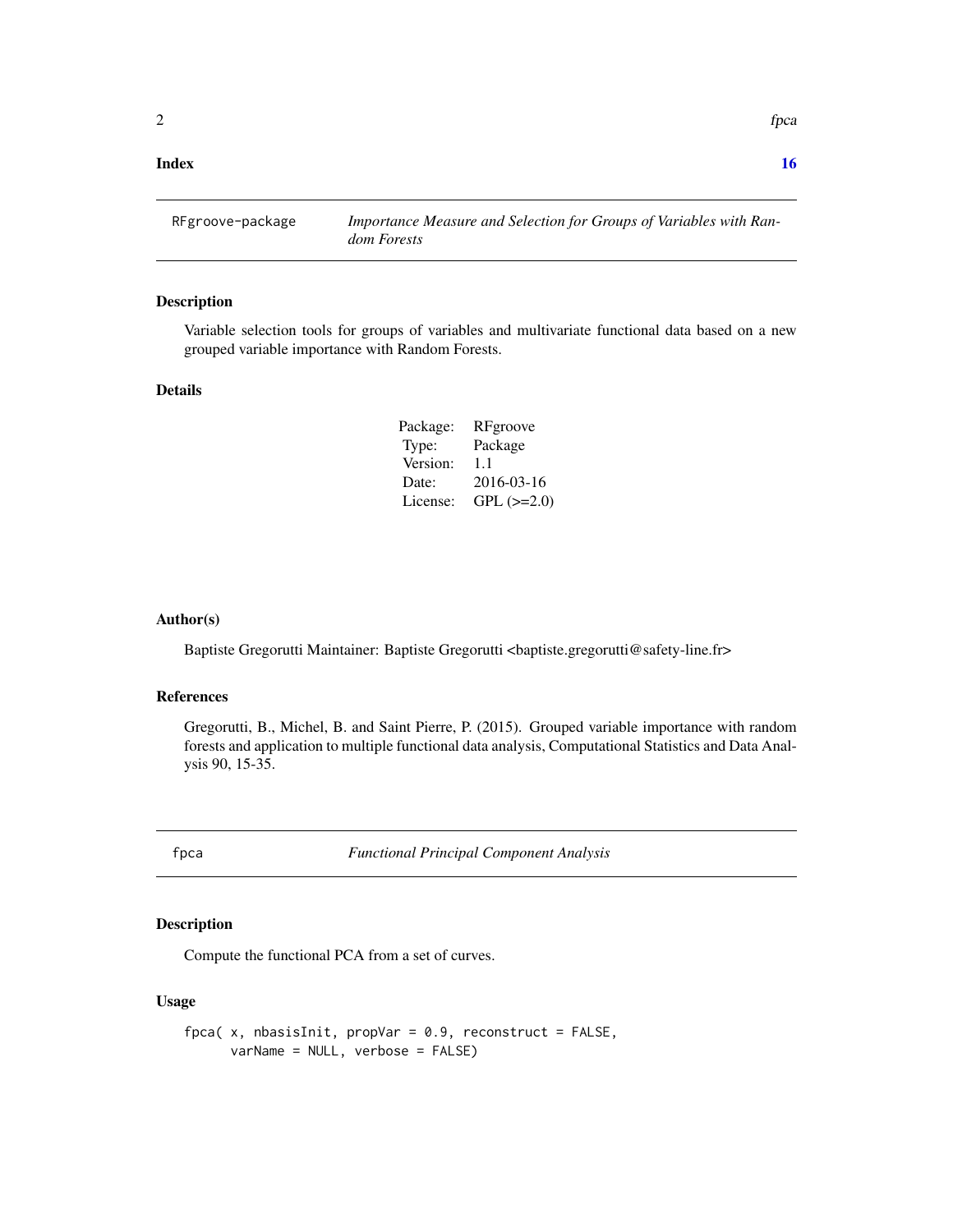#### <span id="page-2-0"></span>fpca 3

#### Arguments

| $\mathsf{x}$ | The set of curves.                                        |
|--------------|-----------------------------------------------------------|
| nbasisInit   | The number of initial spline coefficients.                |
| propVar      | The proportion of explained variance.                     |
| reconstruct  | Should the data be reconstruct after dimension reduction? |
| varName      | The name of the current functional variable.              |
| verbose      | Should the details be printed.                            |

#### Details

The Functional PCA is performed in two steps. First we express each discretized curves as a linear combination of 'nbasisInit' spline basis functions. Then a multivariate PCA is computed on the spline coefficients. The final number of principal components is chosen such that the proportion of explained variance is larger than 'propVar'.

#### Value

A list with two components:

| design     | The matrix of the principal components;          |
|------------|--------------------------------------------------|
| smoothData | The reconstructed data if 'reconstruct == TRUE'. |

#### Author(s)

Baptiste Gregorutti

#### References

Ramsay, J. O., and Silverman, B. W. (2006), Functional Data Analysis, 2nd ed., Springer, New York.

#### See Also

[hardThresholding](#page-3-1)

#### Examples

```
data(toyRegFD)
x <- toyRegFD$FDlist[[1]]
PCs <- fpca(x=x, nbasisInit=32, propVar=.9, reconstruct=TRUE)
plot(x[1,])lines(PCs$smoothData[1,], col=2)
```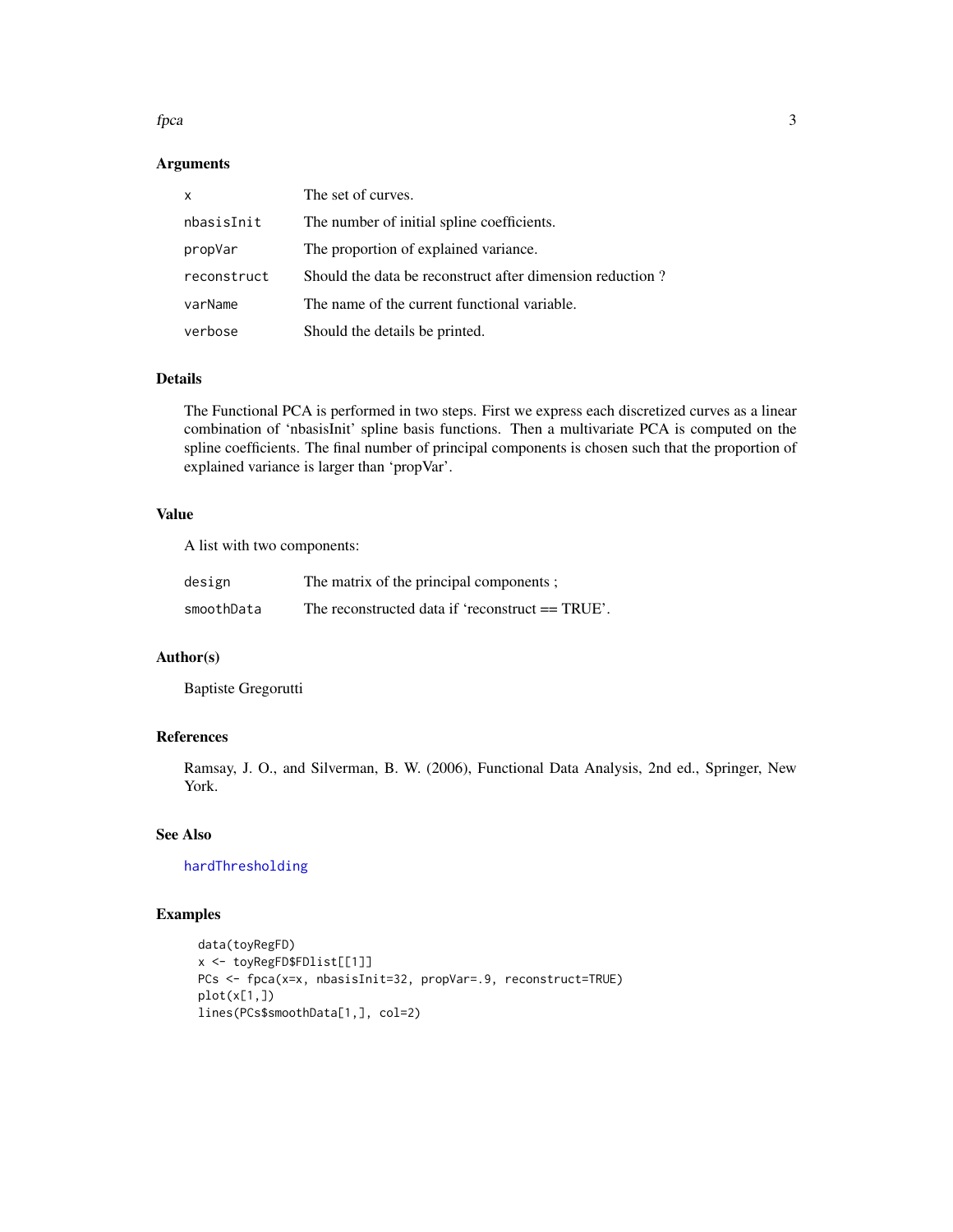<span id="page-3-1"></span><span id="page-3-0"></span>

This function projects  $n$  indepedent processes on a common wavelet basis and shrinks to zero the  $n$ coefficients whose  $\ell_2$ -norm is lower than a threshold.

#### Usage

hardThresholding(xdata, delta, verbose = FALSE, varName = NULL, wavFilter="s8")

#### Arguments

| xdata     | The matrix of <i>n</i> independent curves of dimension $N = 2J$ , where <i>J</i> is the<br>number of maximum wavelet level.                                                    |
|-----------|--------------------------------------------------------------------------------------------------------------------------------------------------------------------------------|
| delta     | The desired threshold. If missing, an automatic threshold is computed.                                                                                                         |
| verbose   | Should the details be printed.                                                                                                                                                 |
| varName   | The name of the current functional variable.                                                                                                                                   |
| wavFilter | A character string denoting the filter type. Supported types include:<br>EXTREMAL PHASE (daublet): 'haar', 'd2', 'd4', 'd6', 'd8', 'd10', 'd12',<br>'d14', 'd16', 'd18', 'd20' |
|           | LEAST ASYMMETRIC (symmlet): 's2', 's4', 's6', 's8', 's10', 's12', 's14',<br>$\text{S}16', \text{S}18', \text{S}20'$                                                            |
|           | BEST LOCALIZED: '12', '14', '16', '114', '118', '120'                                                                                                                          |
|           | COIFLET: 'c6', 'c12', 'c18', 'c24', 'c30'                                                                                                                                      |
|           | Default: 's8'.                                                                                                                                                                 |

#### Value

A list with two components

mht.names The names of the common wavelet basis after thresholding the coefficients. estimatedDesign

The new design matrix after thresholding.

#### Author(s)

Baptiste Gregorutti

#### References

Gregorutti, B., Michel, B. and Saint Pierre, P. (2015). Grouped variable importance with random forests and application to multiple functional data analysis, Computational Statistics and Data Analysis 90, 15-35.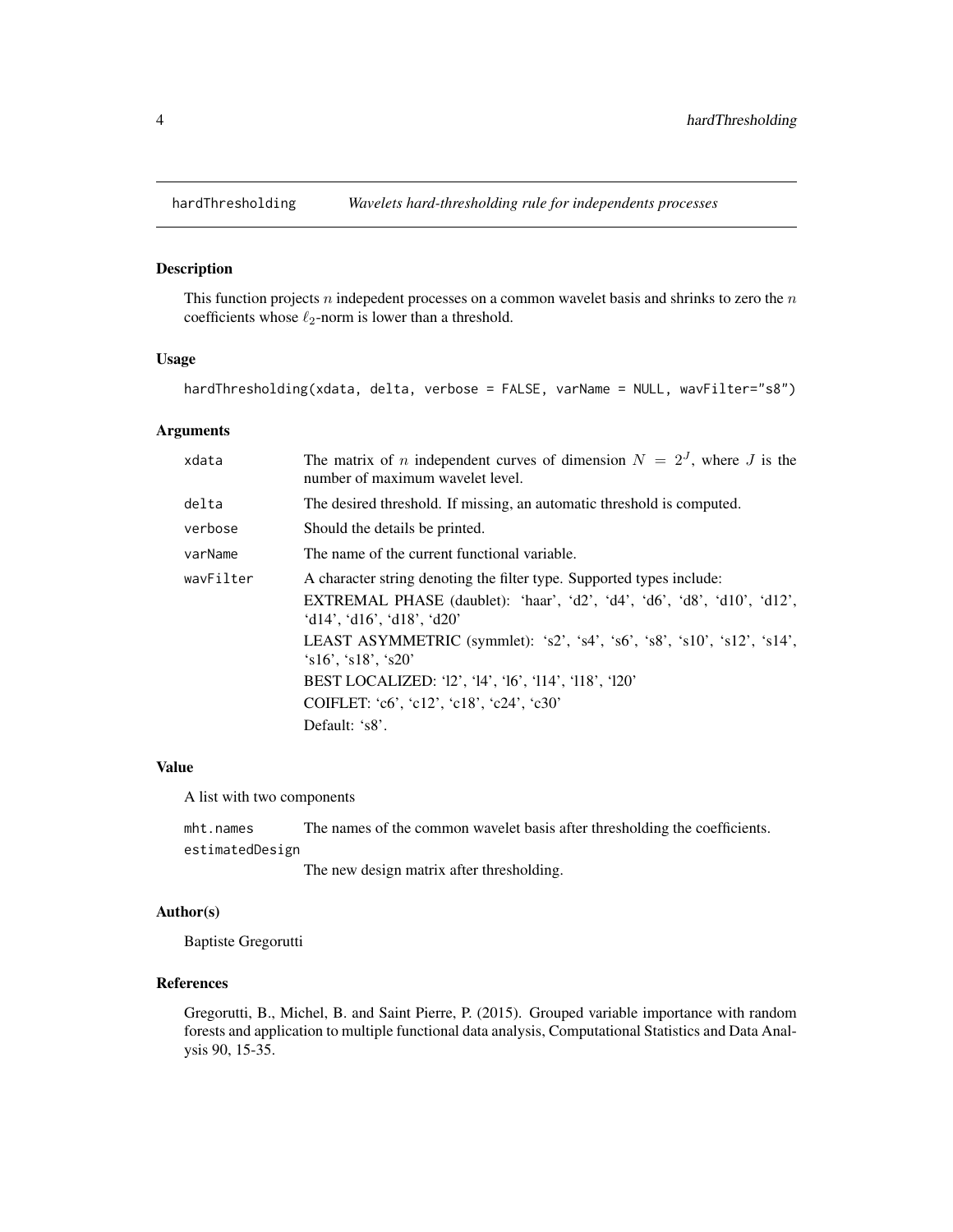#### <span id="page-4-0"></span>plot.fRFE 5

#### See Also

[fpca](#page-1-1)

#### Examples

```
data(toyRegFD)
x <- toyRegFD$FDlist[[1]]
newDesignMatrix <- hardThresholding(xdata=x, verbose=TRUE)
```
plot.fRFE *Plot function for object of class fRFE*

### Description

Plot the error rates or MSE of an object of class fRFE which is the result of the functions [selectFunctional](#page-6-1), [selectGroup](#page-8-1) and [selectLevel](#page-9-1).

#### Usage

## S3 method for class 'fRFE'  $plot(x, \ldots)$ 

#### Arguments

| X        | An object of class fRFE.       |
|----------|--------------------------------|
| $\cdots$ | optional graphical parameters. |

#### Author(s)

Baptiste Gregorutti

<span id="page-4-1"></span>plot.importance *Plot function for object of class importance*

#### Description

Plot the values of the grouped variable importance which is the result of the function [varImpGroup](#page-13-1).

#### Usage

```
## S3 method for class 'importance'
plot(x, type, horiz, ...)
```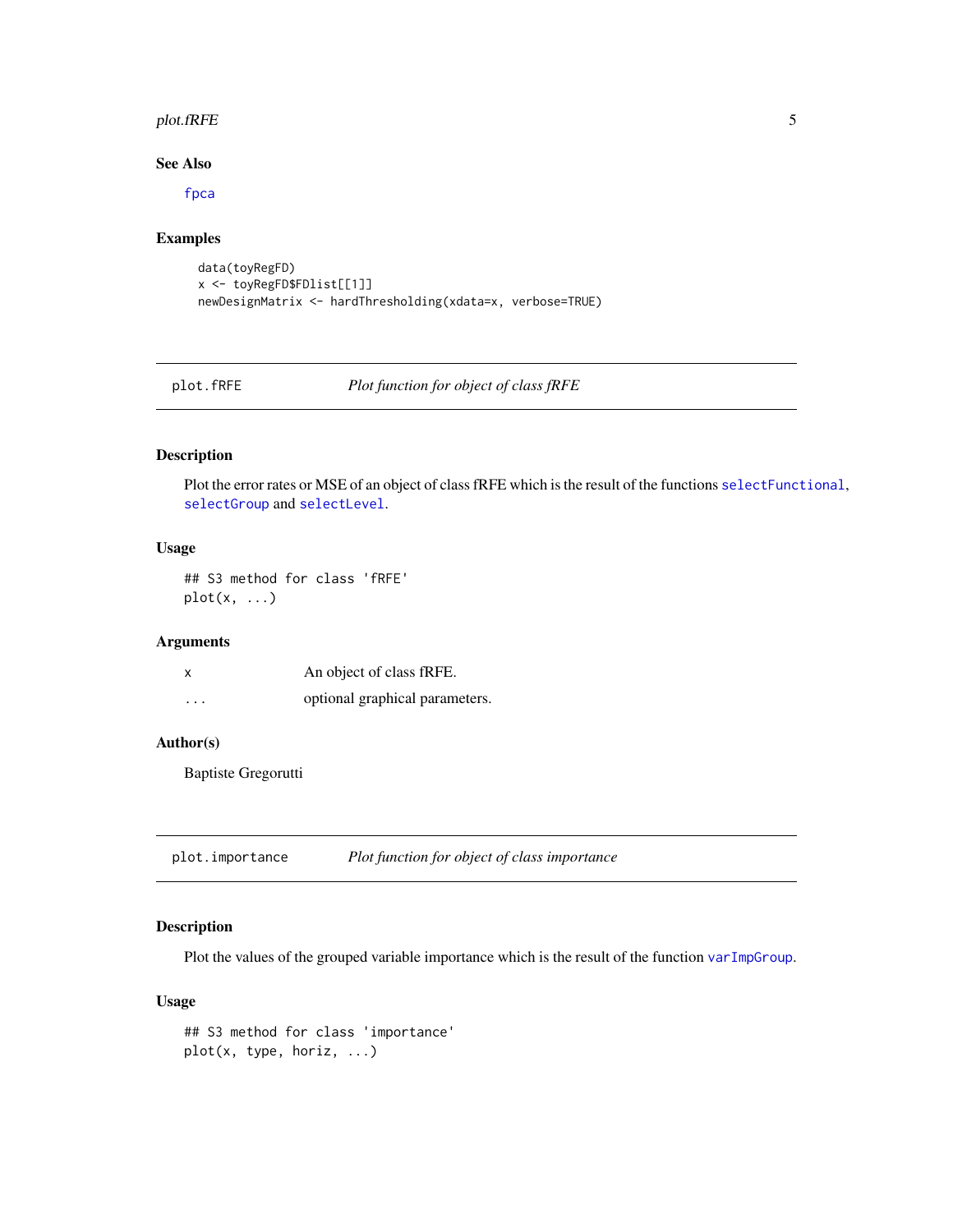#### <span id="page-5-0"></span>Arguments

| X.       | An object of class importance.                                                |
|----------|-------------------------------------------------------------------------------|
| type     | A string denoting the plot type. Supported types include 'dotchart' or 'bar'. |
| horiz    | For barplot only. Should the bars be displayed horizontally (default: TRUE).  |
| $\cdots$ | optional graphical parameters.                                                |

#### Author(s)

Baptiste Gregorutti

| print.fRFE |  | Print function for object of class fRFE |
|------------|--|-----------------------------------------|
|            |  |                                         |

#### Description

A print function of an object of class fRFE which is the result of the functions [selectFunctional](#page-6-1), [selectGroup](#page-8-1) and [selectLevel](#page-9-1).

#### Usage

## S3 method for class 'fRFE'  $print(x, \ldots)$ 

#### Arguments

|   | An object of class fRFE.                                    |
|---|-------------------------------------------------------------|
| . | optional parameters to be passed to the function 'summary'. |

#### Author(s)

Baptiste Gregorutti

projectWavelet *Projection in a wavelet basis*

#### Description

This function projects a set of curves on a wavelet basis.

#### Usage

projectWavelet(xdata, wavFilter="s8")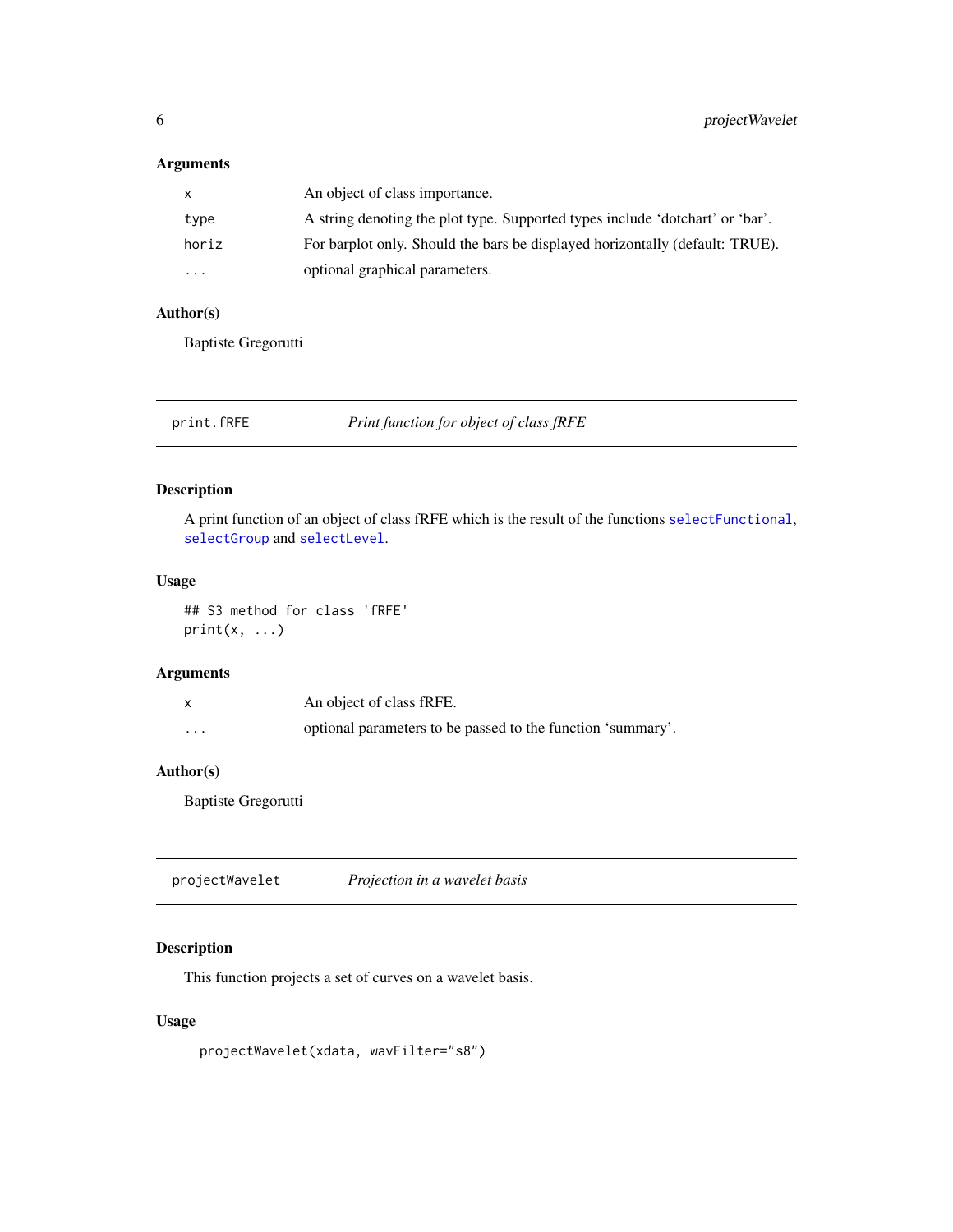#### <span id="page-6-0"></span>selectFunctional 7

#### Arguments

| xdata     | A set of <i>n</i> curves of dimension N.                                                                                                                                              |
|-----------|---------------------------------------------------------------------------------------------------------------------------------------------------------------------------------------|
| wavFilter | A character string denoting the filter type. Supported types include:<br><b>EXTREMAL PHASE</b> (daublet): 'haar', 'd2', 'd4', 'd6', 'd8', 'd10', 'd12',<br>'d14', 'd16', 'd18', 'd20' |
|           | LEAST ASYMMETRIC (symmlet): 's2', 's4', 's6', 's8', 's10', 's12', 's14',<br>$\text{\degree}$ s16'. $\text{\degree}$ s18'. $\text{\degree}$ s20'                                       |
|           | BEST LOCALIZED: '12', '14', '16', '114', '118', '120'                                                                                                                                 |
|           | COIFLET: $c6$ ', $c12$ ', $c18$ ', $c24$ ', $c30$ '                                                                                                                                   |
|           | Default: 's8'.                                                                                                                                                                        |

#### Value

A matrix of size  $n \times N$  containing the wavelet coefficients.

#### Author(s)

Baptiste Gregorutti

#### References

Percival, D. B. and Walden, A. T., Wavelet Methods for Time Series Analysis (2000), Cambridge University Press

#### See Also

[hardThresholding](#page-3-1),[fpca](#page-1-1)

#### Examples

```
data(toyRegFD)
x <- toyRegFD$FDlist[[1]]
design <- projectWavelet(xdata=x)
print(colnames(design))
```
<span id="page-6-1"></span>selectFunctional *Grouped variable selection procedure for functional data*

#### Description

Backward variable selection procedure for multivariate functional data which is a set of  $p$  functional covariates and n observations of dimension N.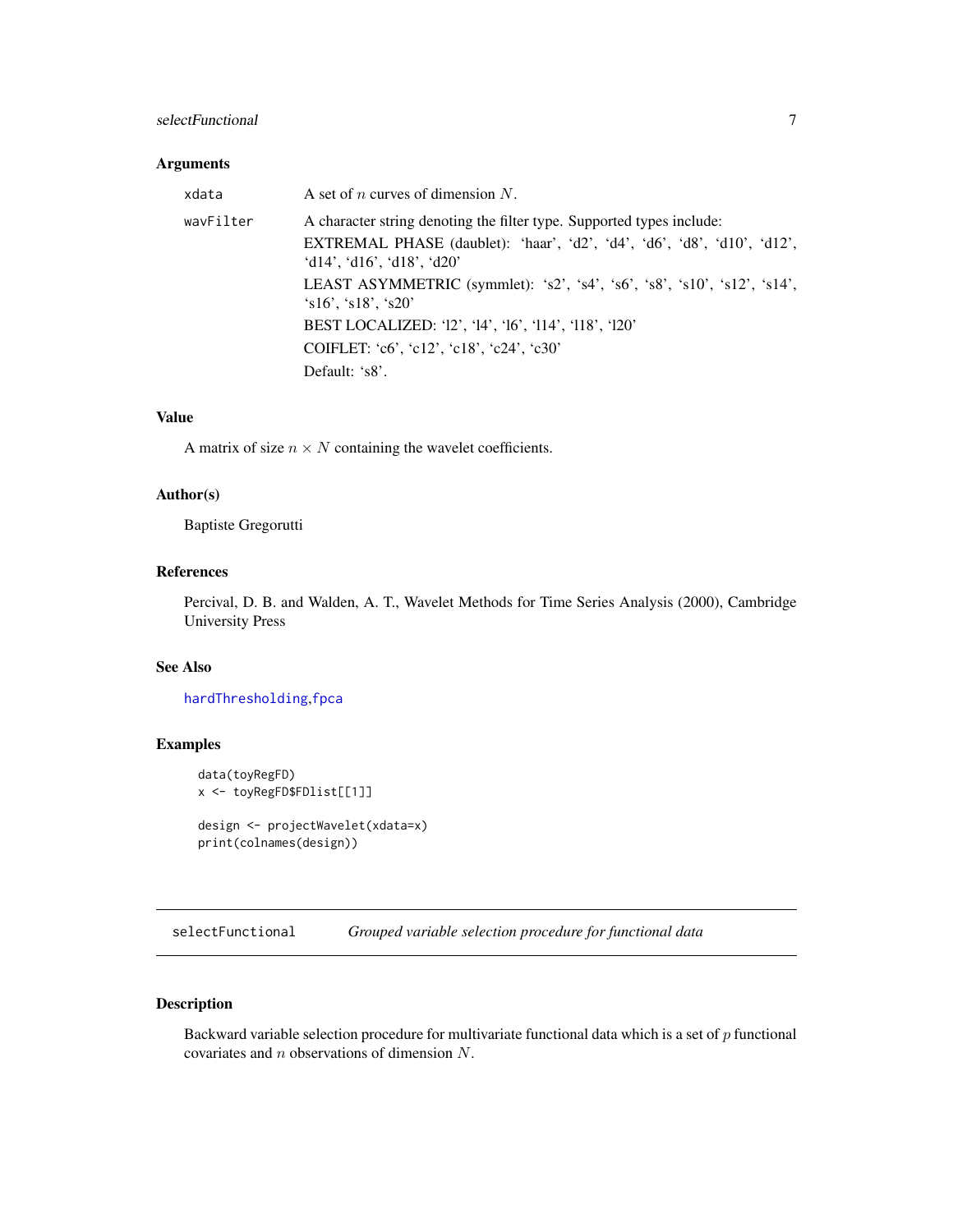#### <span id="page-7-0"></span>Usage

```
selectFunctional( FDlist, ydata, normalize=TRUE,
                  dimensionReductionMethod=c("fpca", "wave"),
                  nbasisInit, verbose=TRUE, ...)
```
#### Arguments

| FDlist                                | A p-dimensional list containing the set of functional variables which are matri-<br>ces of size $n \times N$ .                         |
|---------------------------------------|----------------------------------------------------------------------------------------------------------------------------------------|
| ydata                                 | The outcome data. Must be a factor for classification.                                                                                 |
| normalize<br>dimensionReductionMethod | Should the functions be normalized?                                                                                                    |
|                                       | The dimension reduction method, 'fpca' for Functional Principal Component<br>Analysis or 'wave' for the multiple wavelet thresholding. |
| nbasisInit                            | The number of initial spline coefficients.                                                                                             |
| verbose                               | Should the details be printed.                                                                                                         |
| $\ddots$                              | further arguments passed to or from other methods.                                                                                     |

#### Value

An object of class fRFE which is a list with the following components:

| nselected        | The number of selected functional variables ;                              |
|------------------|----------------------------------------------------------------------------|
| selection        | The selected functional variables;                                         |
| selectionIndexes |                                                                            |
|                  | The indexes of selected functional variables in the input data 'FDIst';    |
| error            | The prediction error computed in each iteration of the backward procedure; |
| typeRF           | The type of the forests, classification or regression;                     |
| ranking          | The final ranking of the functional variables ;                            |
|                  | rankingIndexes The final ranking indexes of the functional variables.      |

#### Author(s)

Baptiste Gregorutti

#### References

Gregorutti, B., Michel, B. and Saint Pierre, P. (2015). Grouped variable importance with random forests and application to multiple functional data analysis, Computational Statistics and Data Analysis 90, 15-35.

#### See Also

[selectGroup](#page-8-1),[varImpGroup](#page-13-1)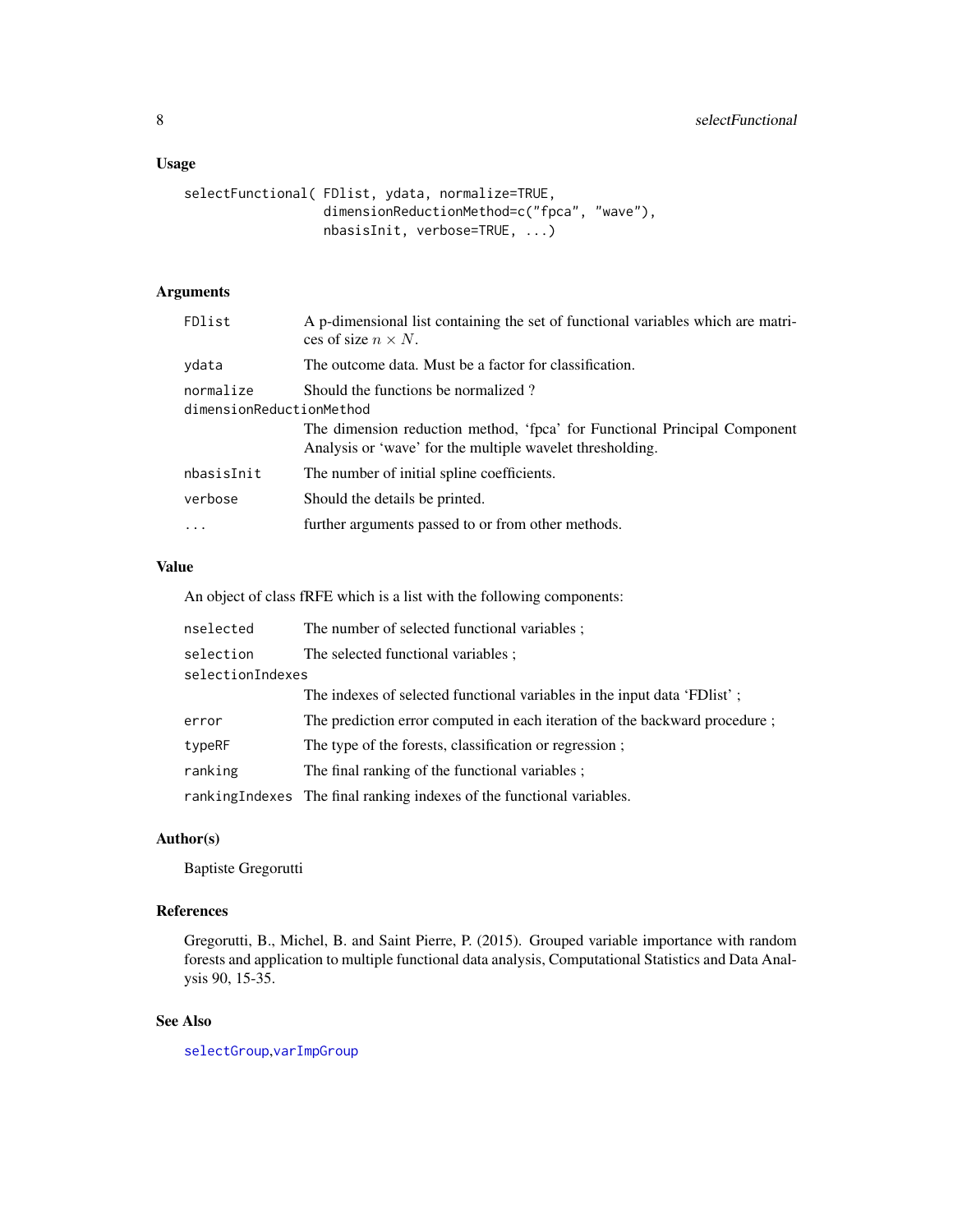#### <span id="page-8-0"></span>selectGroup 9

#### Examples

```
data(toyRegFD)
varSel <- selectFunctional( toyRegFD$FDlist, toyRegFD$Y, normalize=FALSE,
                            dimensionReductionMethod="fpca", nbasisInit=16,
                            verbose=FALSE, ntree=10)
summary(varSel)
plot(varSel)
```
selectGroup *Grouped variable selection procedure*

#### Description

A grouped backward variable selection procedure.

#### Usage

| selectGroup(design, ydata, varNames, nvarGroup, |                                 |                                                      |  |
|-------------------------------------------------|---------------------------------|------------------------------------------------------|--|
|                                                 |                                 | typeRF = ifelse(is.factor(ydata), "classif", "reg"), |  |
|                                                 | verbose = TRUE, $ntree = 500, $ |                                                      |  |

#### Arguments

| design              | The design matrix.                                                                                |
|---------------------|---------------------------------------------------------------------------------------------------|
| ydata               | The outcome data. Must be a factor for classification.                                            |
| varNames            | The vector of the group names.                                                                    |
| nvarGroup           | The vector of the number of variables in each group.                                              |
| typeRF              | The type of forest we want to construct, 'classif' for classification or 'reg' for<br>regression. |
| verbose             | Should the details be printed.                                                                    |
| ntree               | The number of trees in the forests (default: 500).                                                |
| $\cdot \cdot \cdot$ | optional parameters to be passed to the 'varImpGroup' function.                                   |

#### Value

An object of class fRFE which is a list with the following components:

| The number of selected groups;                                             |
|----------------------------------------------------------------------------|
| The selected groups:                                                       |
| selectionIndexes                                                           |
| The indexes of selected groups in the input matrix 'design';               |
| The prediction error computed in each iteration of the backward procedure; |
| The type of the forests, classification or regression;                     |
| The final ranking of the groups ;                                          |
| ranking Indexes The final ranking indexes of the groups.                   |
|                                                                            |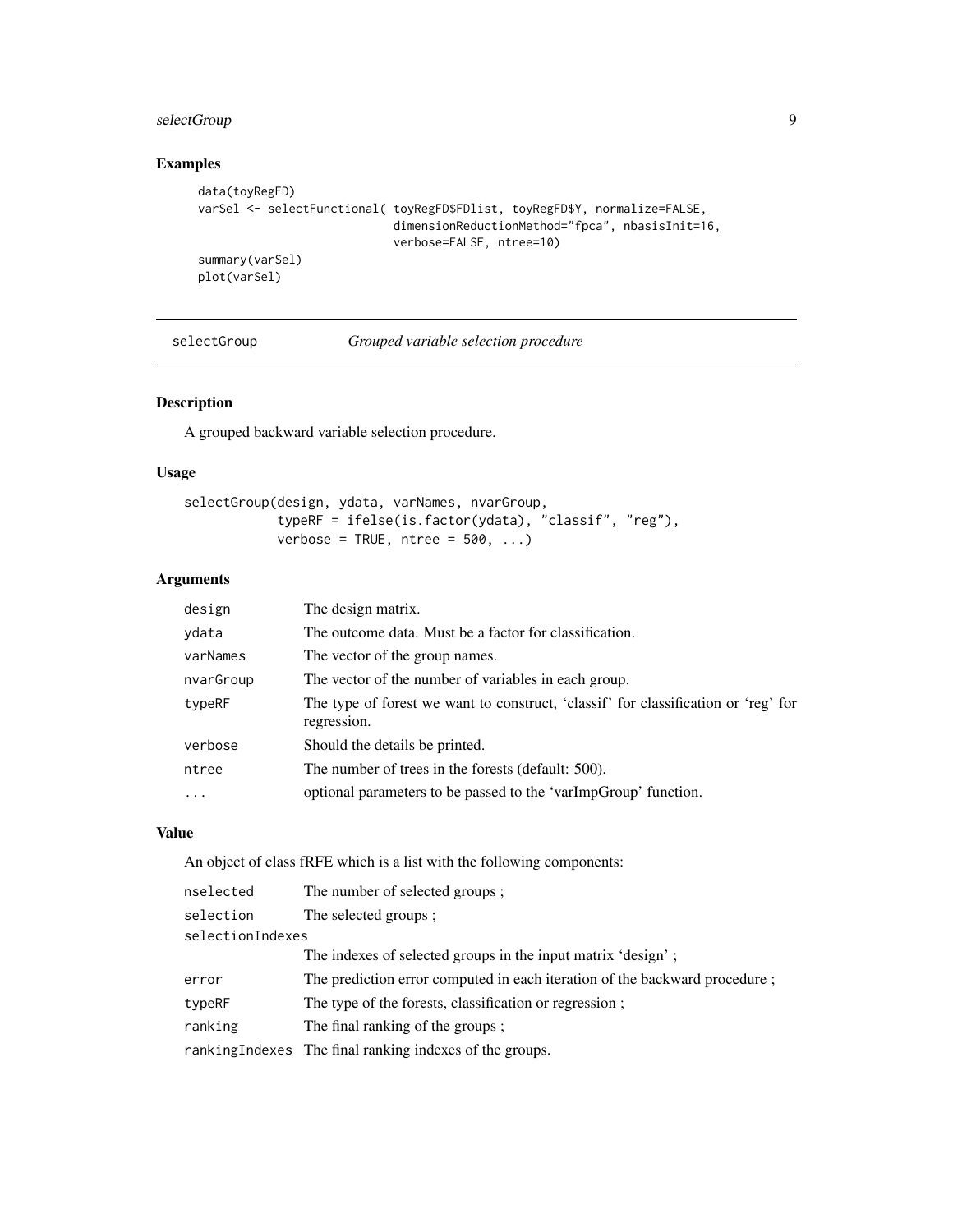#### Author(s)

Baptiste Gregorutti

#### References

Gregorutti, B., Michel, B. and Saint Pierre, P. (2015). Grouped variable importance with random forests and application to multiple functional data analysis, Computational Statistics and Data Analysis 90, 15-35.

#### See Also

[selectLevel](#page-9-1),[selectFunctional](#page-6-1),[varImpGroup](#page-13-1)

#### Examples

```
cat("\n\nClassification\n")
data(toyClassif)
attach(toyClassif)
cat("Case 1\n")
nvarGroup <- c(2,1,6); names(nvarGroup) <- paste("G", 1:length(nvarGroup), sep="")
summary(varSel <- selectGroup(design=X, ydata=Y, nvarGroup=nvarGroup,
                              verbose=TRUE, ntree=500, normalize=FALSE))
plot(varSel)
cat("Case 2\n")
nvarGroup <- rep(1,9); names(nvarGroup) <- paste("G", 1:length(nvarGroup), sep="")
summary(varSel <- selectGroup(design=X, ydata=Y, nvarGroup=nvarGroup,
                              verbose=TRUE, ntree=500, normalize=FALSE))
plot(varSel)
detach(toyClassif)
```
<span id="page-9-1"></span>selectLevel *Wavelet levels selection procedure*

#### Description

A grouped backward variable selection procedure for selecting the most significant wavelet levels of a functional variable. The groups are the wavelet coefficients belonging to the same frequency level.

#### Usage

```
selectLevel(design, ydata, typeRF = ifelse(is.factor(ydata), "classif", "reg"),
            verbose = TRUE, ntree = 500, ...)
```
<span id="page-9-0"></span>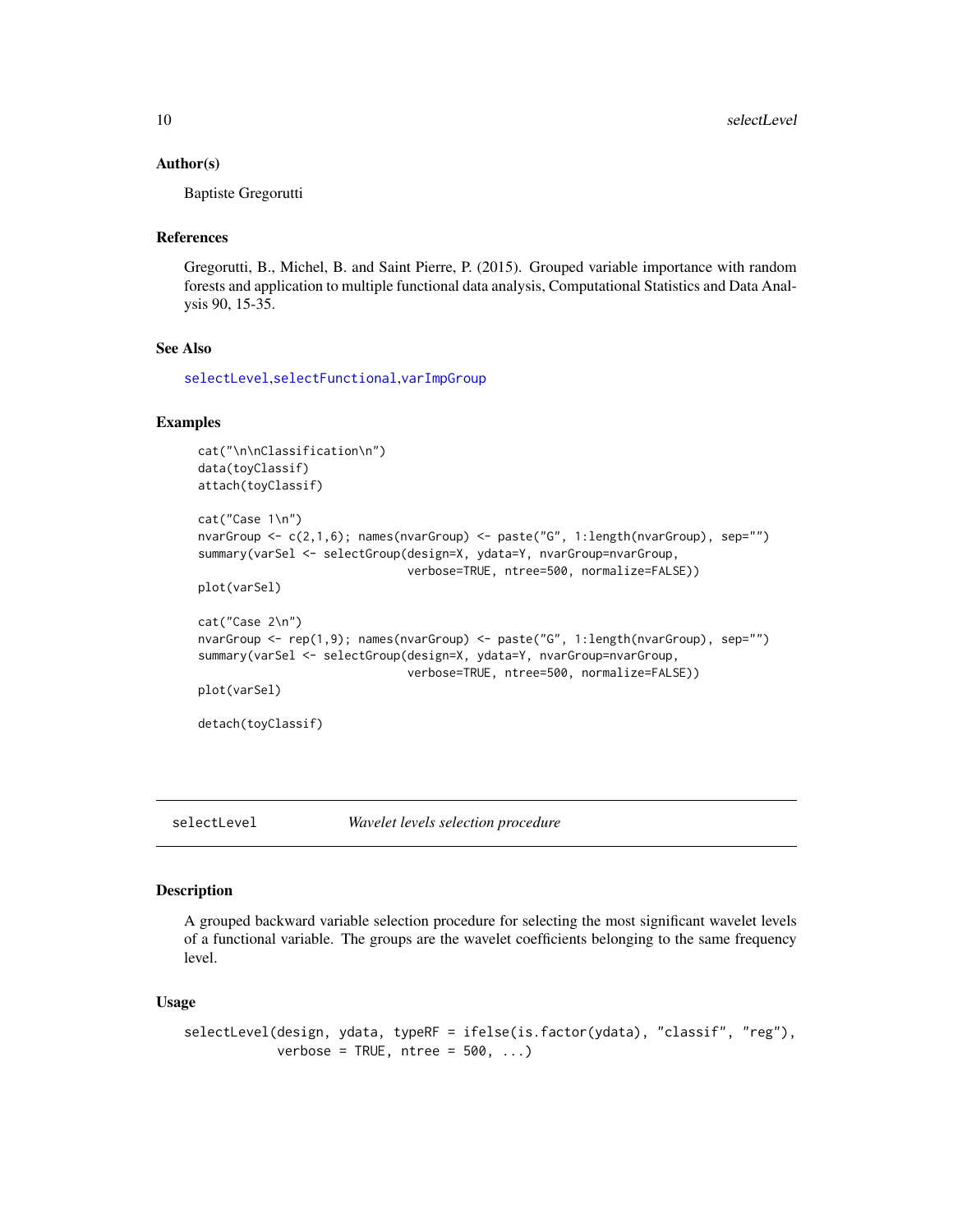#### <span id="page-10-0"></span>selectLevel 11

#### Arguments

| design   | The design matrix of a functional variable.                                                       |
|----------|---------------------------------------------------------------------------------------------------|
| ydata    | The outcome data. Must be a factor for classification.                                            |
| typeRF   | The type of forest we want to construct, 'classif' for classification or 'reg' for<br>regression. |
| verbose  | Should the details be printed.                                                                    |
| ntree    | The number of trees in the forests (default: 500).                                                |
| $\cdots$ | optional parameters to be passed to the 'varImpGroup' function.                                   |

#### Value

An object of class fRFE which is a list with the following components:

| nselected                     | The number of selected wavelet levels.                                     |
|-------------------------------|----------------------------------------------------------------------------|
| selection<br>selectionIndexes | The selected wavelet levels.                                               |
|                               | The indexes of selected wavelet levels in the input matrix 'design'.       |
| error                         | The prediction error computed in each iteration of the backward procedure. |
| typeRF                        | The type of the forests, classification or regression.                     |
| ranking                       | The final ranking of the wavelet levels.                                   |
|                               | rankingIndexes The final ranking indexes of the wavelet levels.            |

#### Author(s)

Baptiste Gregorutti

#### References

Gregorutti, B., Michel, B. and Saint Pierre, P. (2015). Grouped variable importance with random forests and application to multiple functional data analysis, Computational Statistics and Data Analysis 90, 15-35.

#### See Also

[selectGroup](#page-8-1),[selectFunctional](#page-6-1),[varImpGroup](#page-13-1)

#### Examples

```
data(toyRegFD)
x <- toyRegFD$FDlist[[1]]
y <- toyRegFD$Y
design <- projectWavelet(xdata=x)
summary(levSel <- selectLevel(design, y, ntree=100, verbose=TRUE))
plot(levSel)
```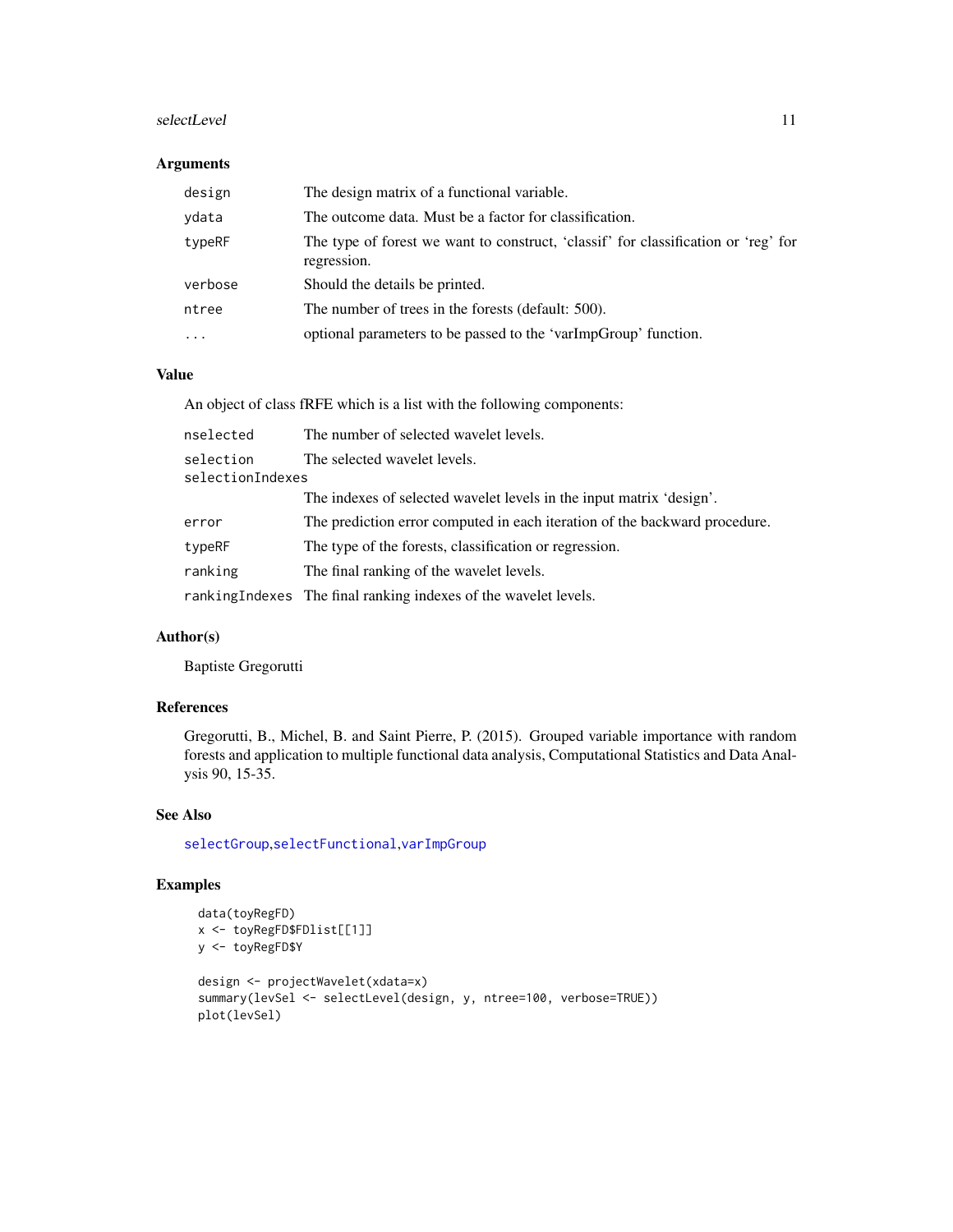<span id="page-11-0"></span>

A summary function of an object of class fRFE which is the result of the functions [selectFunctional](#page-6-1), [selectGroup](#page-8-1) and [selectLevel](#page-9-1).

#### Usage

## S3 method for class 'fRFE' summary(object, ...)

#### Arguments

| object   | An object of class fRFE.                           |
|----------|----------------------------------------------------|
| $\cdots$ | further arguments passed to or from other methods. |

#### Author(s)

Baptiste Gregorutti

toyClassif *A toy data of classification*

#### Description

A toy data of classification drawn from a mixture Gaussian distribution. Only the three first variables are discriminant.

#### Usage

data(toyClassif)

#### Format

A list of two components:

- X: the design matrix of size  $n \times p$  drawn from a mixture Gaussian distribution;
- Y: the class labels.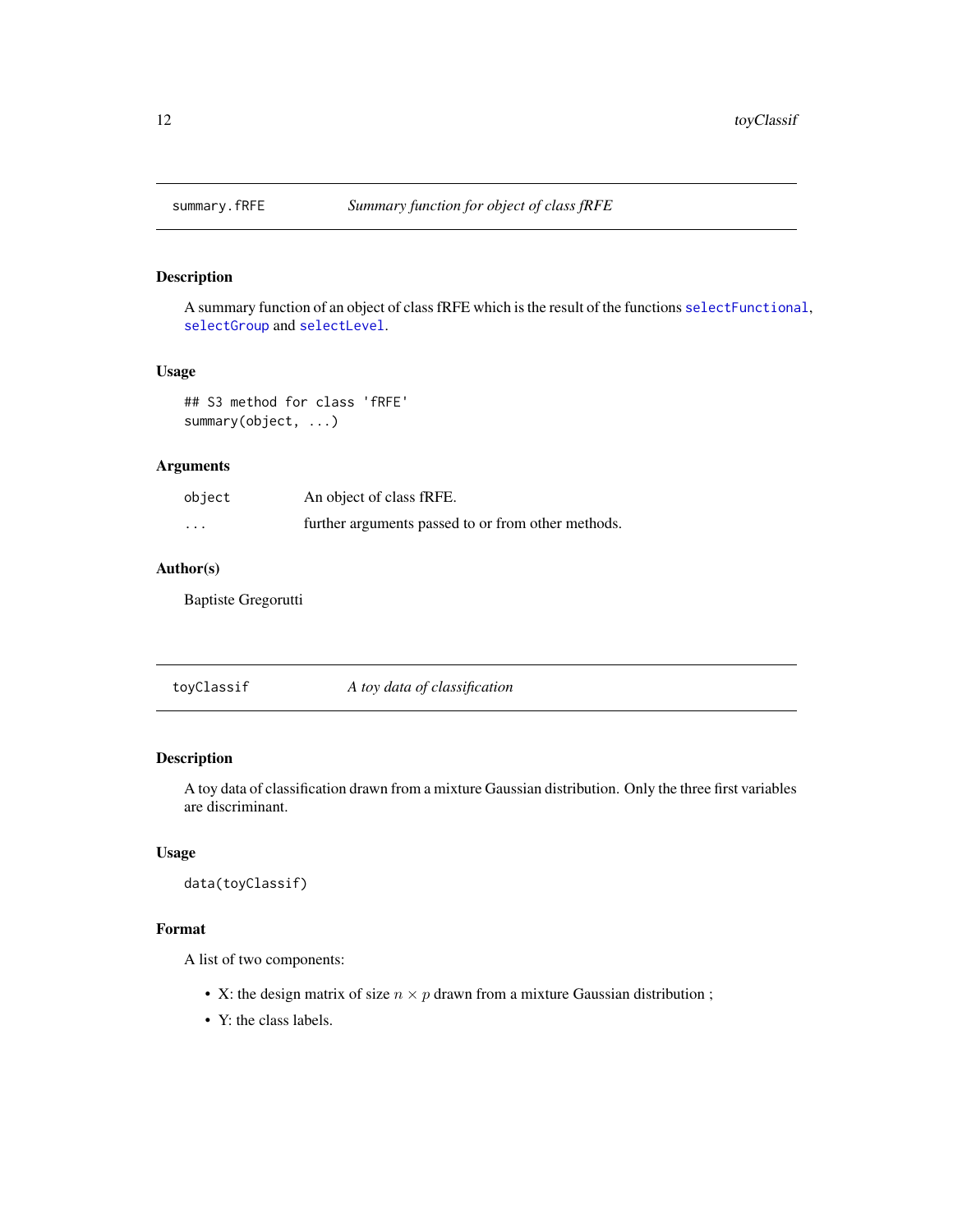<span id="page-12-0"></span>

A toy data of regression drawn from a multivariate Gaussian distribution. Only the three first variables are discriminant.

#### Usage

data(toyReg)

#### Format

A list of two components:

- X: the design matrix of size  $n \times p$  drawn from a multivariate Gaussian distribution;
- Y: the outcome drawn from the Gaussian distribution.

toyRegFD *A functional dataset for regression*

#### Description

A set of 20 functional variables for regression. Only the 8 first variables are predictive.

#### Usage

data(toyRegFD)

#### Format

A list of two components:

- FDlist: a list containing the p functional variables, i.e. p matrices of size  $n \times N$  with n the number of N-dimensional curves;
- Y: the outcome drawn from the Gaussian distribution.

#### References

Gregorutti, B., Michel, B. and Saint Pierre, P. (2014). Grouped variable importance with random forests and application to multivariate functional data analysis. arXiv:1411.4170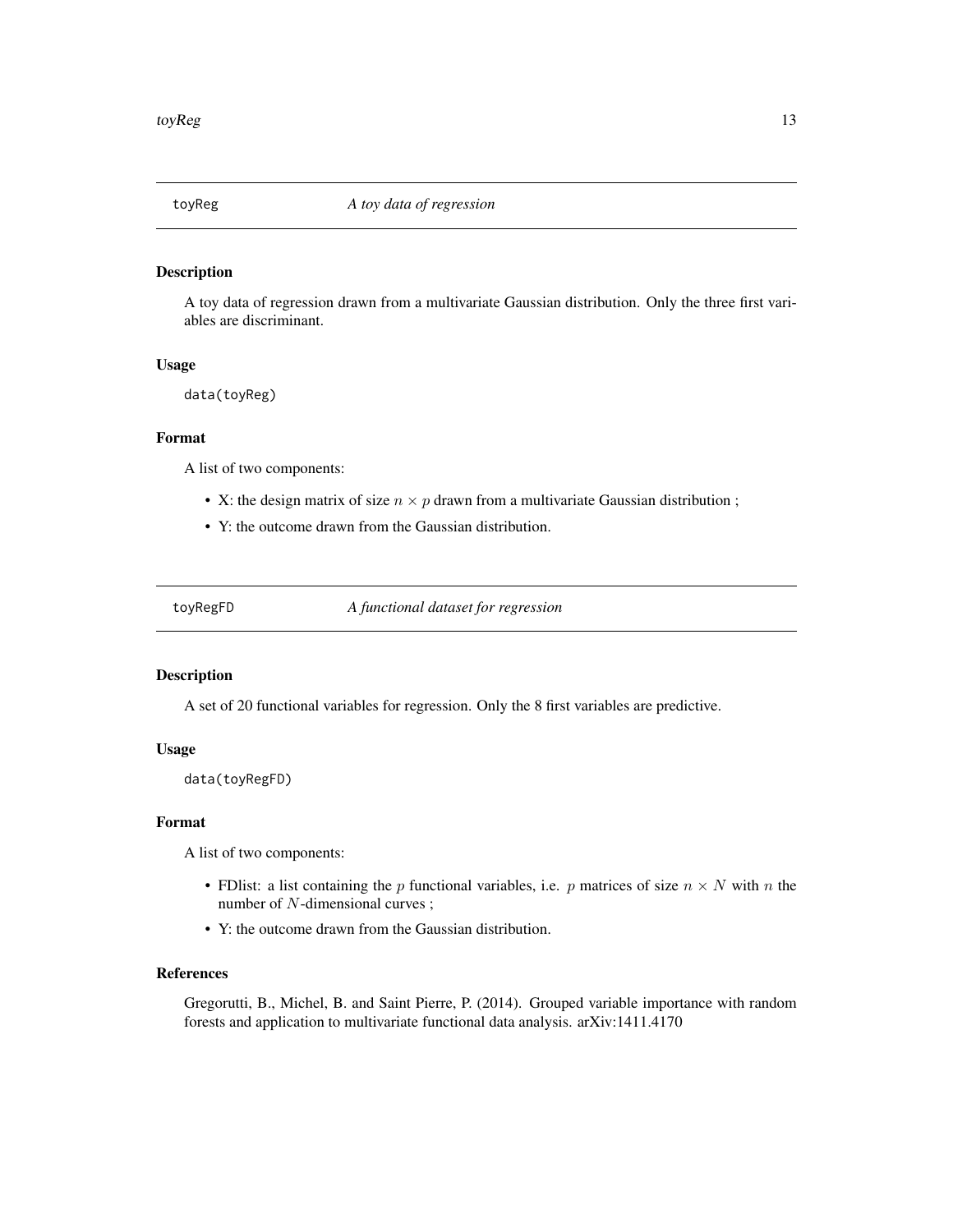<span id="page-13-1"></span><span id="page-13-0"></span>

A permutation variable importance for groups of variables with Random Forests.

#### Usage

```
varImpGroup(object, xdata, ngroups = length(nvarGroup), nvarGroup,
            idxGroup, groupsNames = names(nvarGroup),
            normalize = (length(unique(nvarGroup)) != 1))
```
#### Arguments

| object      | A random Forest object.                                                        |
|-------------|--------------------------------------------------------------------------------|
| xdata       | The input data.                                                                |
| ngroups     | The number of groups.                                                          |
| nvarGroup   | The vector of the number of variables in each group.                           |
| idxGroup    | A list of size 'ngroups' containing the indexes of each group starting from 0. |
| groupsNames | The group names.                                                               |
| normalize   | Should the normalized grouped importance measure be computed.                  |

#### Value

An object of class 'importance' which is a vector of the importance for each group.

#### Author(s)

Baptiste Gregorutti

#### References

Gregorutti, B., Michel, B. and Saint Pierre, P. (2015). Grouped variable importance with random forests and application to multiple functional data analysis, Computational Statistics and Data Analysis 90, 15-35.

#### See Also

[selectGroup](#page-8-1),[selectLevel](#page-9-1),[selectFunctional](#page-6-1),[plot.importance](#page-4-1)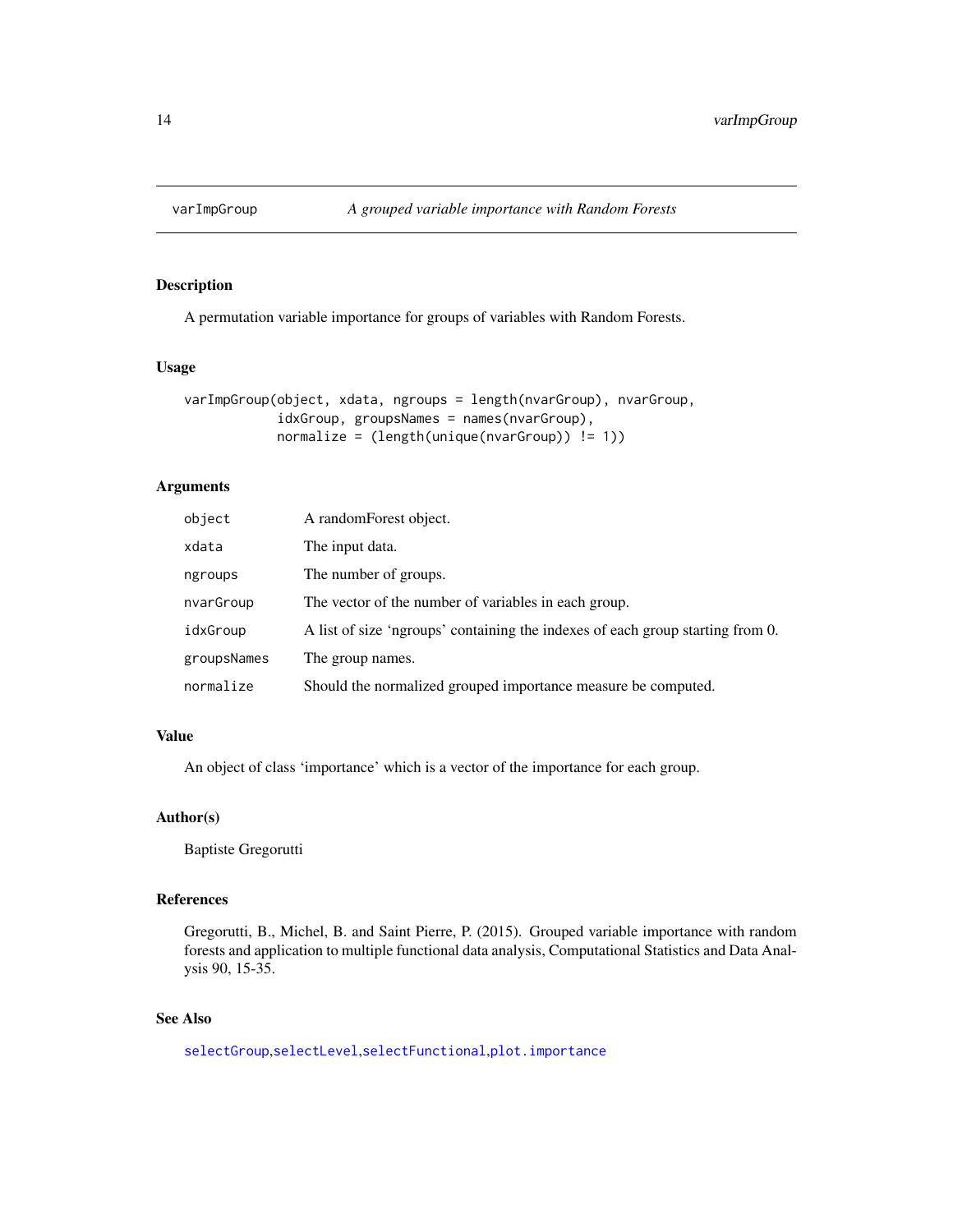#### varImpGroup 15

#### Examples

```
data(toyClassif)
attach(toyClassif)
```

```
rf <- randomForest(x=X,y=Y,keep.forest=TRUE, keep.inbag=TRUE, ntree=500)
ngroups <- 3
nvarGroup <-c(4,3,6)idxGroup \leftarrow list(c(\emptyset,1,2,5), c(2,4,5), c(\emptyset,1,5,6,7,8))grImp <- varImpGroup(rf, X, ngroups, nvarGroup, idxGroup, NULL, normalize=FALSE )
cat("Group importance\n", grImp, "\n")
```
detach(toyClassif)